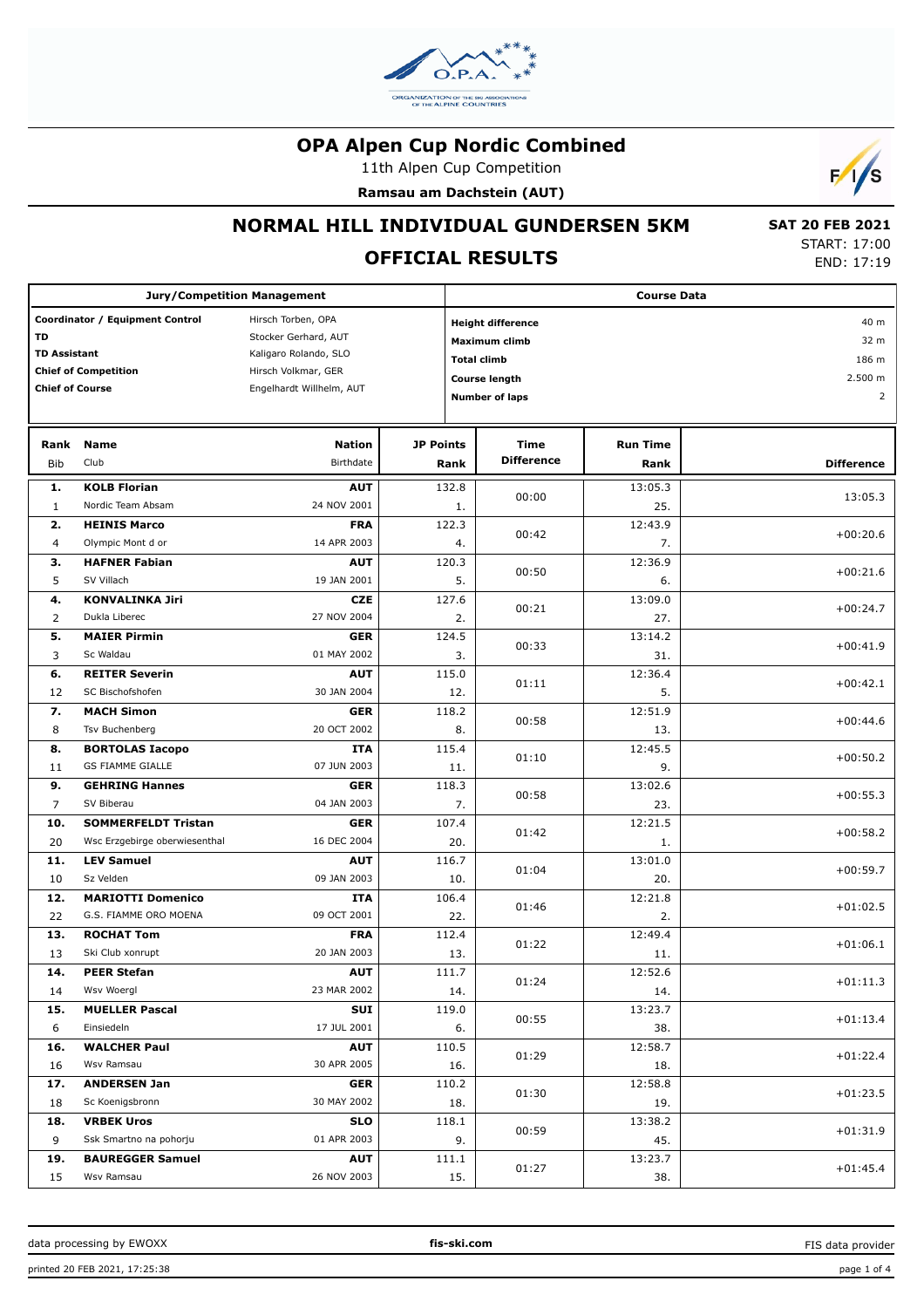

11th Alpen Cup Competition

**Ramsau am Dachstein (AUT)**



## **NORMAL HILL INDIVIDUAL GUNDERSEN 5KM**

 **SAT 20 FEB 2021** START: 17:00 END: 17:19

|             | JIMNI . 17.00<br>END: 17:19     |                            |                          |                           |                         |                   |
|-------------|---------------------------------|----------------------------|--------------------------|---------------------------|-------------------------|-------------------|
| Rank<br>Bib | <b>Name</b><br>Club             | <b>Nation</b><br>Birthdate | <b>JP Points</b><br>Rank | Time<br><b>Difference</b> | <b>Run Time</b><br>Rank | <b>Difference</b> |
| 20.         | <b>ARNOLD Sebastian</b>         | <b>AUT</b>                 | 105.0                    | 01:51                     | 13:06.6                 | $+01:52.3$        |
| 25          | Nordic Team absam               | 14 DEC 2004                | 25.                      |                           | 26.                     |                   |
| 21.         | <b>PFANDL Nicolas</b>           | <b>AUT</b>                 | 100.6                    | 02:09                     | 12:49.4                 | $+01:53.1$        |
| 32          | <b>WSV Murau</b>                | 29 MAR 2003                | 32.                      |                           | 11.                     |                   |
| 22.         | <b>HLADNIK Matic</b>            | <b>SLO</b>                 | 102.4                    | 02:02                     | 12:56.9                 | $+01:53.6$        |
| 29          | <b>Nsk Trzic</b>                | 14 FEB 2003                | 29.                      |                           | 16.                     |                   |
| 23.         | <b>FISCHBACHER Jonas</b>        | <b>AUT</b>                 | 100.0                    | 02:11                     | 12:48.4                 | $+01:54.1$        |
| 35          | Wsv Ramsau                      | 17 OCT 2004                | 34.                      |                           | 10.                     |                   |
| 24.         | <b>SCHULA Pepe</b>              | <b>GER</b>                 | 108.2                    | 01:38                     | 13:22.5                 | $+01:55.2$        |
| 19          | Ssv Geyer                       | 28 APR 2003                | 19.                      |                           | 37.                     |                   |
| 25.         | <b>KERSTING Lenard</b>          | <b>GER</b>                 | 96.4                     | 02:26                     | 12:34.9                 | $+01:55.6$        |
| 41          | Sk Winterberg                   | 17 APR 2002                | 41.                      |                           | 4.                      |                   |
| 26.         | <b>MACH Lucas</b>               | <b>GER</b>                 | 107.4                    | 01:42                     | 13:19.2                 | $+01:55.9$        |
| 21          | <b>TSV Buchenberg</b>           | 13 AUG 2004                | 20.                      |                           | 35.                     |                   |
| 27.         | <b>SCHOENBERGER Lukas</b>       | <b>AUT</b>                 | 104.4                    | 01:54                     | 13:09.8                 | $+01:58.5$        |
| 26          | Sc Erzbergland                  | 03 MAR 2003                | 26.                      |                           | 28.                     |                   |
| 28.         | <b>MICHAUD Tom</b>              | FRA                        | 97.9                     | 02:20                     | 12:44.1                 | $+01:58.8$        |
| 37          | Union Sportive lamoura          | 11 NOV 2001                | 37.                      |                           | 8.                      |                   |
| 29.         | <b>KOHLBERGER Lukas</b>         | <b>CZE</b>                 | 100.8                    | 02:08                     | 12:56.6                 | $+01:59.3$        |
| 31          | Dukla Liberec                   | 13 MAR 2002                | 31.                      |                           | 15.                     |                   |
| 30.         | <b>FISCHER Jakob</b>            | <b>GER</b>                 | 100.1                    | 02:11                     | 13:04.7                 | $+02:10.4$        |
| 33          | Ssv Geyer                       | 21 OCT 2001                | 33.                      |                           | 24.                     |                   |
| 31.         | <b>GARBAJS Matic</b>            | <b>SLO</b>                 | 110.4                    | 01:30                     | 13:46.9                 | $+02:11.6$        |
| 17          | Ssk Ilirija                     | 21 OCT 2003                | 17.                      |                           | 50.                     |                   |
| 32.         | <b>RADOVAN Stefano</b>          | ITA                        | 89.3                     |                           | 12:24.5                 | $+02:13.2$        |
| 49          | GRUPPO SCIATORI FIAMME GIALLE   | 26 APR 2003                | 49.                      | 02:54                     | 3.                      |                   |
| 33.         | <b>STANONIK Erazem</b>          | <b>SLO</b>                 | 101.7                    |                           | 13:15.1                 |                   |
| 30          | Ssk Alpina ziri                 | 23 JAN 2002                | 30.                      | 02:04                     | 32.                     | $+02:13.8$        |
| 34.         | <b>SIMEK Jan</b>                | <b>CZE</b>                 | 98.8                     |                           | 13:18.3                 |                   |
| 36          | Dukla Liberec                   | 01 JUL 2003                | 36.                      | 02:16                     | 34.                     | $+02:29.0$        |
| 35.         | <b>KOSAK Simon</b>              | <b>GER</b>                 | 100.0                    | 02:11                     | 13:23.8                 | $+02:29.5$        |
| 34          | Wsv-Djk Rastbuechl              | 20 SEP 2003                | 34.                      |                           | 40.                     |                   |
| 36.         | <b>WASTIAN Maximilian</b>       | <b>AUT</b>                 | 106.2                    | 01:46                     | 13:51.1                 | $+02:31.8$        |
| 23          | Sv Innsbruck bergisel           | 25 MAY 2003                | 23.                      |                           | 51.                     |                   |
| 37.         | <b>GUETL Kilian</b>             | <b>AUT</b>                 | 102.8                    | 02:00                     | 13:39.0                 | $+02:33.7$        |
| 28          | TS Ski Nordic 4.0               | 14 JAN 2004                | 28.                      |                           | 47.                     |                   |
| 38.         | <b>BRUECKL David</b>            | <b>GER</b>                 | 96.7                     |                           | 13:15.5                 | $+02:34.2$        |
| 40          | Wsv-Djk Rastbuechl              | 30 OCT 2003                | 40.                      | 02:24                     | 33.                     |                   |
| 39.         | <b>GRAEBERT Benedikt</b>        | <b>GER</b>                 | 97.6                     |                           | 13:24.2                 |                   |
| 38          | WSV Oberaudorf                  | 02 FEB 2005                | 38.                      | 02:21                     | 42.                     | $+02:39.9$        |
| 40.         | <b>SCHOENFELD Nick</b>          | <b>GER</b>                 | 105.1                    |                           | 13:56.0                 |                   |
| 24          | Vsc Klingenthal                 | 07 JUN 2004                | 24.                      | 01:51                     | 52.                     | $+02:41.7$        |
| 41.         | <b>GOUY Nils</b>                | <b>FRA</b>                 | 86.5                     |                           | 12:57.2                 |                   |
| 51          | Autrans                         | 10 JUL 2001                | 51.                      | 03:05                     | 17.                     | $+02:56.9$        |
| 42.         | <b>FADRHONS Matej</b>           | CZE                        | 91.1                     |                           | 13:24.1                 |                   |
| 46          | Sk Jested                       | 14 MAR 2002                | 46.                      | 02:47                     | 41.                     | $+03:05.8$        |
| 43.         | <b>GUYOT Paul</b>               | <b>FRA</b>                 | 92.4                     |                           | 13:40.2                 |                   |
| 44          | Ski Morbier bellefontaine morez | 29 JUN 2002                | 44.                      | 02:42                     | 48.                     | $+03:16.9$        |

data processing by EWOXX **fis-ski.com**

FIS data provider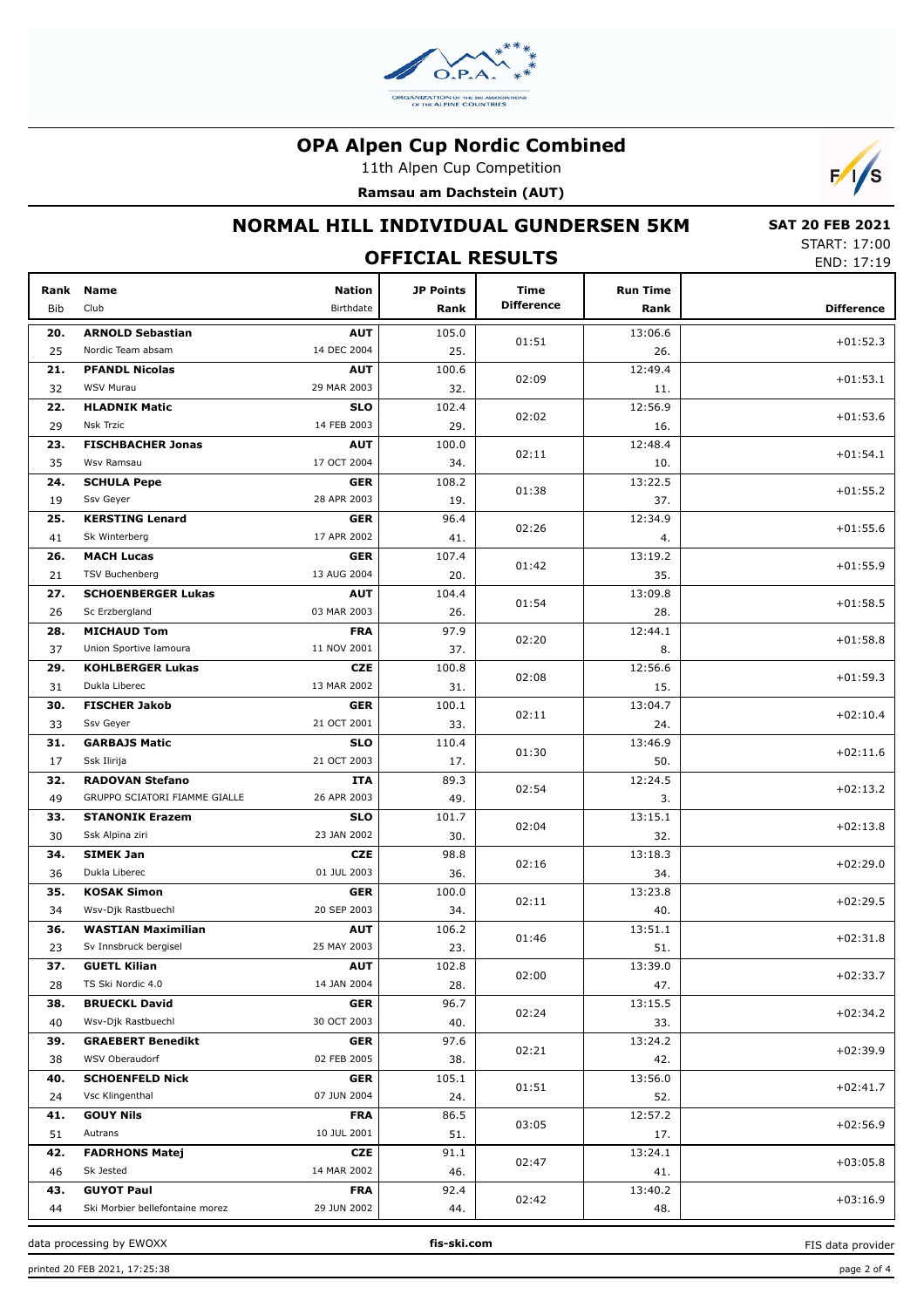

11th Alpen Cup Competition





# **NORMAL HILL INDIVIDUAL GUNDERSEN 5KM**

 **SAT 20 FEB 2021** START: 17:00 END: 17:19

| JIMNI. II. 100<br><b>OFFICIAL RESULTS</b><br>END: 17:19 |                         |                                   |                          |                           |                         |                   |
|---------------------------------------------------------|-------------------------|-----------------------------------|--------------------------|---------------------------|-------------------------|-------------------|
| Rank<br>Bib                                             | <b>Name</b><br>Club     | <b>Nation</b><br><b>Birthdate</b> | <b>JP Points</b><br>Rank | Time<br><b>Difference</b> | <b>Run Time</b><br>Rank | <b>Difference</b> |
| 44.                                                     | <b>WIEDEMANN Beat</b>   | <b>GER</b>                        | 84.0                     |                           | 13:10.7                 |                   |
| 54                                                      | Tsv Buchenberg          | 19 MAY 2004                       | 54.                      | 03:15                     | 29.                     | $+03:20.4$        |
| 45.                                                     | <b>TREAND Lilian</b>    | <b>FRA</b>                        | 91.2                     |                           | 13:40.3                 |                   |
| 45                                                      | Olympic Mont d or       | 12 JUN 2005                       | 45.                      | 02:46                     | 49.                     | $+03:21.0$        |
| 46.                                                     | <b>SUDEK Radim</b>      | <b>CZE</b>                        | 90.0                     |                           | 13:35.7                 |                   |
| 48                                                      | Dukla Liberec           | 06 JAN 2004                       | 47.                      | 02:51                     | 43.                     | $+03:21.4$        |
| 47.                                                     | <b>MUHIC David</b>      | <b>SLO</b>                        | 90.0                     |                           | 13:38.3                 |                   |
| 47                                                      | Sd Dolomiti             | 12 FEB 2002                       | 47.                      | 02:51                     | 46.                     | $+03:24.0$        |
| 48.                                                     | <b>ZELNIK Matija</b>    | <b>SLO</b>                        | 97.4                     |                           | 14:07.6                 |                   |
| 39                                                      | Sk Triglav kranj        | 28 JAN 2004                       | 39.                      | 02:22                     | 56.                     | $+03:24.3$        |
| 49.                                                     | <b>OTTENHEIMER Remi</b> | <b>FRA</b>                        | 85.3                     |                           | 13:20.2                 |                   |
| 52                                                      | Vercors Ski de fond     | 06 DEC 2004                       | 52.                      | 03:10                     | 36.                     | $+03:24.9$        |
| 50.                                                     | <b>MUHIC Aleks</b>      | <b>SLO</b>                        | 88.6                     |                           | 13:36.3                 |                   |
| 50                                                      | Sd Dolomiti             | 12 FEB 2002                       | 50.                      | 02:57                     | 44.                     | $+03:28.0$        |
| 51.                                                     | <b>STENZEL Richard</b>  | <b>GER</b>                        | 95.2                     |                           | 14:07.5                 |                   |
| 42                                                      | SC Motor Zelle-Mehlis   | 26 OCT 2005                       | 42.                      | 02:30                     | 55.                     | $+03:32.2$        |
| 52.                                                     | <b>HERBRECHTER Max</b>  | <b>GER</b>                        | 104.2                    |                           | 14:43.7                 |                   |
| 27                                                      | WSC 07 Ruhla            | 27 AUG 2004                       | 27.                      | 01:54                     | 59.                     | $+03:32.4$        |
| 53.                                                     | <b>JOHN Jan</b>         | <b>CZE</b>                        | 71.6                     | 04:05                     | 13:01.3                 | $+04:01.0$        |
| 59                                                      | <b>Bkl Machov</b>       | 15 FEB 2005                       | 59.                      |                           | 21.                     |                   |
| 54.                                                     | <b>ZARUCCHI Nico</b>    | <b>SUI</b>                        | 73.8                     |                           | 13:12.5                 |                   |
| 58                                                      | Alpina St. moritz       | 31 AUG 2003                       | 58.                      | 03:56                     | 30.                     | $+04:03.2$        |
| 55.                                                     | <b>DOVZAN Lovro</b>     | <b>SLO</b>                        | 94.7                     | 02:32                     | 14:38.0                 | $+04:04.7$        |
| 43                                                      | Nsk Trzic fmg           | 29 JUL 2004                       | 43.                      |                           | 58.                     |                   |
| 56.                                                     | <b>HAFNER Gal</b>       | <b>SLO</b>                        | 84.3                     | 03:14                     | 13:58.0                 | $+04:06.7$        |
| 53                                                      | SK Triglav Kranj        | 04 OCT 2002                       | 53.                      |                           | 53.                     |                   |
| 57.                                                     | <b>ZAJEC Urban</b>      | <b>SLO</b>                        | 74.9                     | 03:52                     | 14:00.3                 | $+04:47.0$        |
| 57                                                      | Sk Triglav kranj        | 21 FEB 2005                       | 57.                      |                           | 54.                     |                   |
| 57.                                                     | <b>WEGMANN Alois</b>    | <b>GER</b>                        | 78.6                     | 03:37                     | 14:15.3                 | $+04:47.0$        |
| 55                                                      | SC Oberstdorf           | 15 OCT 2005                       | 55.                      |                           | 57.                     |                   |
| 59.                                                     | <b>WUNDERLICH Mika</b>  | <b>GER</b>                        | 58.6                     | 04:57                     | 13:01.6                 | $+04:53.3$        |
| 60                                                      | Sc Rueckershausen       | 26 FEB 2005                       | 60.                      |                           | 22.                     |                   |
| 60.                                                     | <b>FACCHINI Manuel</b>  | ITA                               | 75.1                     | 03:51                     | 14:45.3                 | $+05:31.0$        |
| 56                                                      | U.S. DOLOMITICA A.S.D.  | 09 SEP 2002                       | 56.                      |                           | 60.                     |                   |

| <b>Weather Information</b> |         |              |             |                        |                       |  |  |
|----------------------------|---------|--------------|-------------|------------------------|-----------------------|--|--|
|                            | Weather | Snow<br>[°C] | Air<br>[°C] | <b>Humidity</b><br>[%] | <b>Snow condition</b> |  |  |
| Cross country              | clear   | $-$          |             | 64                     | fair                  |  |  |

data processing by EWOXX **fis-ski.com**

FIS data provider